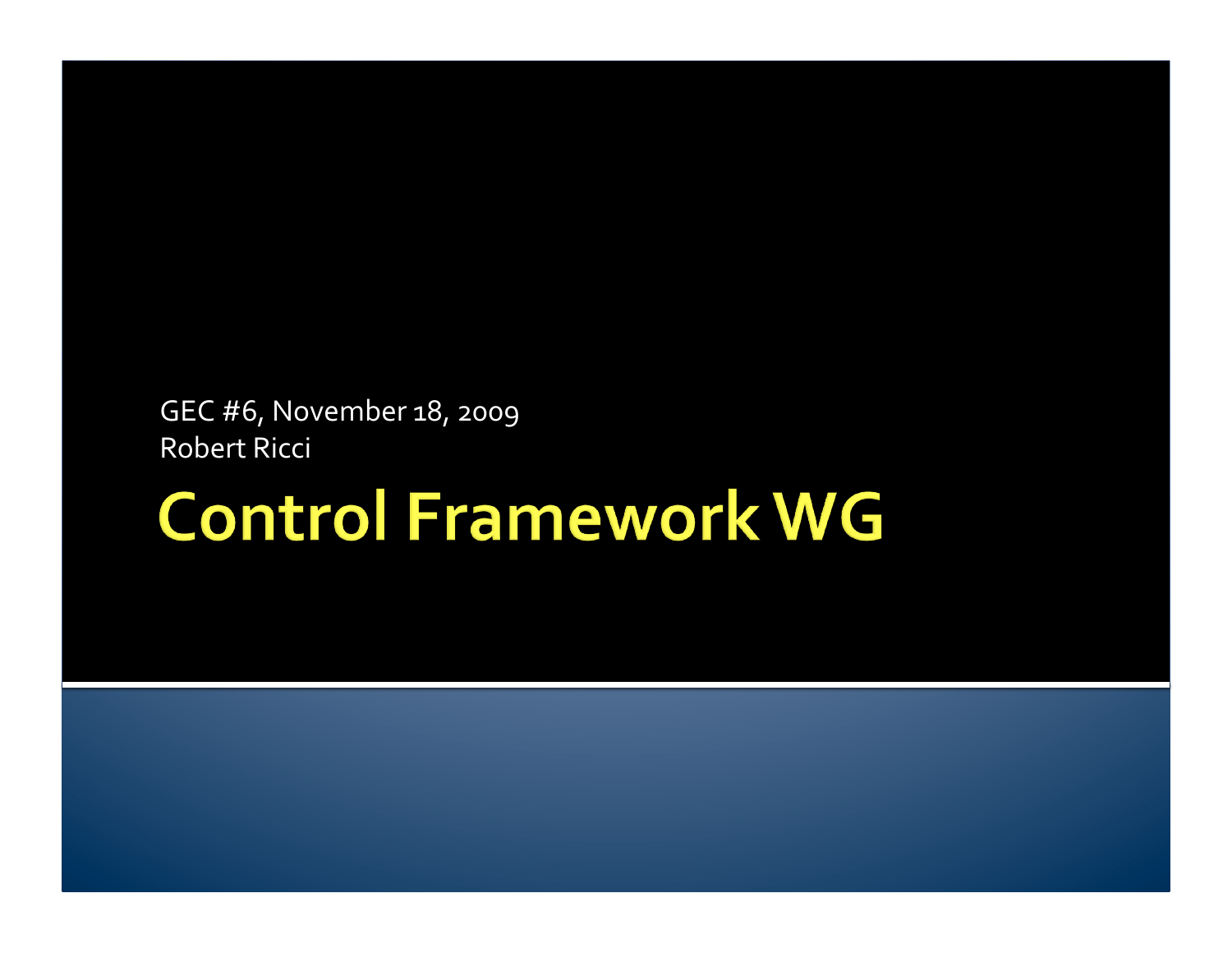# People

■ New co-chairs **Robert Ricci and Jeff Chase** ■ Outgoing co-chairs **ELArry Peterson and John Wroclawski System Engineer** Chris
Small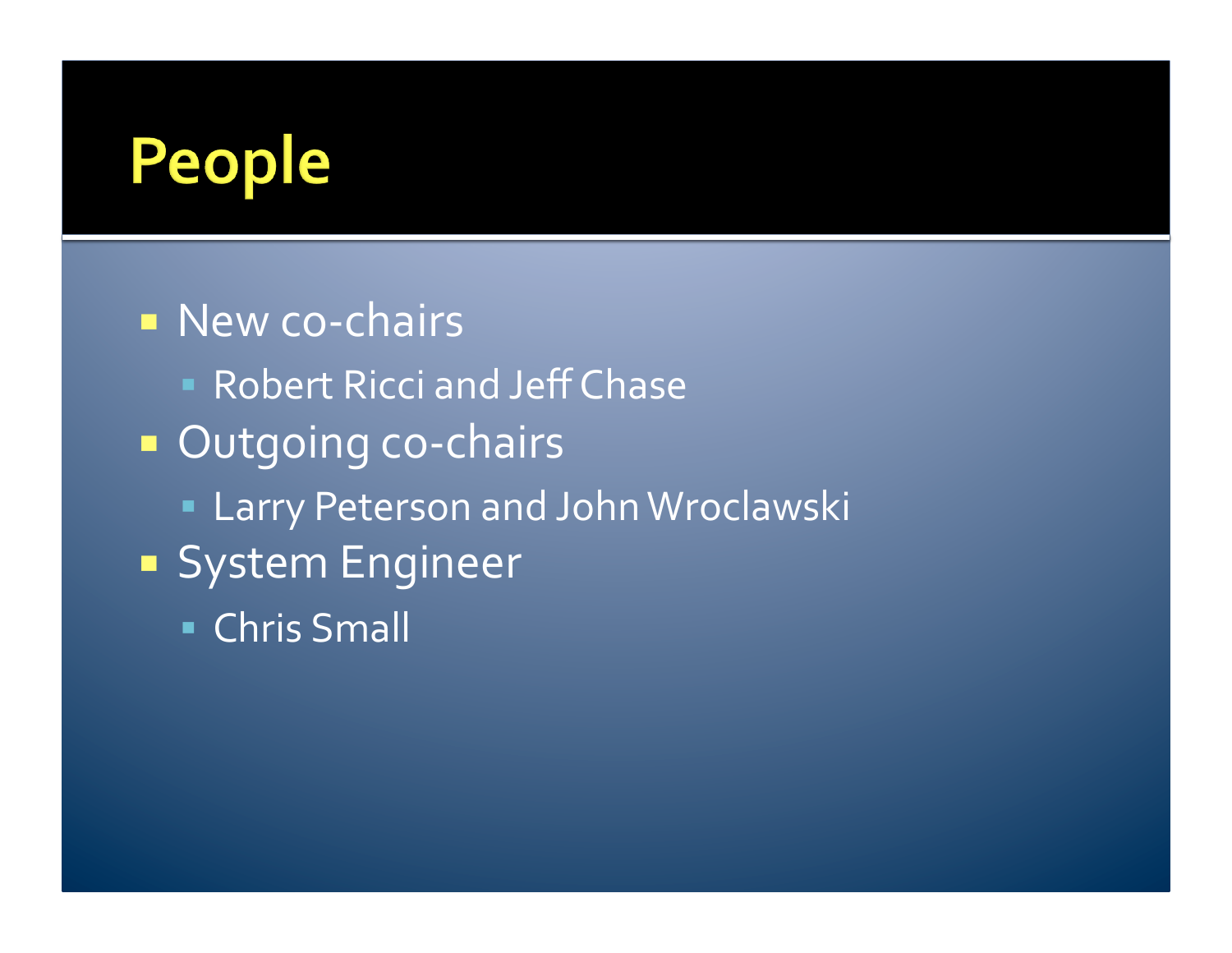## **Purpose of the Working Group**

- Control framework will be one of the "durable" GENI outcomes
- **Nost of us have to interact with them in some way**
- **Provide a forum for discussion of issues that apply** across
different
CFs
- **NATE IS UNIVERSAL ACROSS GENI components?**
- Topics in-scope include:
	- **Component control (obtaining and managing resources)**
	- Slice
	control
	(interfaces
	and
	mechanisms
	for
	establishing and
	controlling
	slices)
	- **Access control within GENI**
	- **Interactions external to GENI**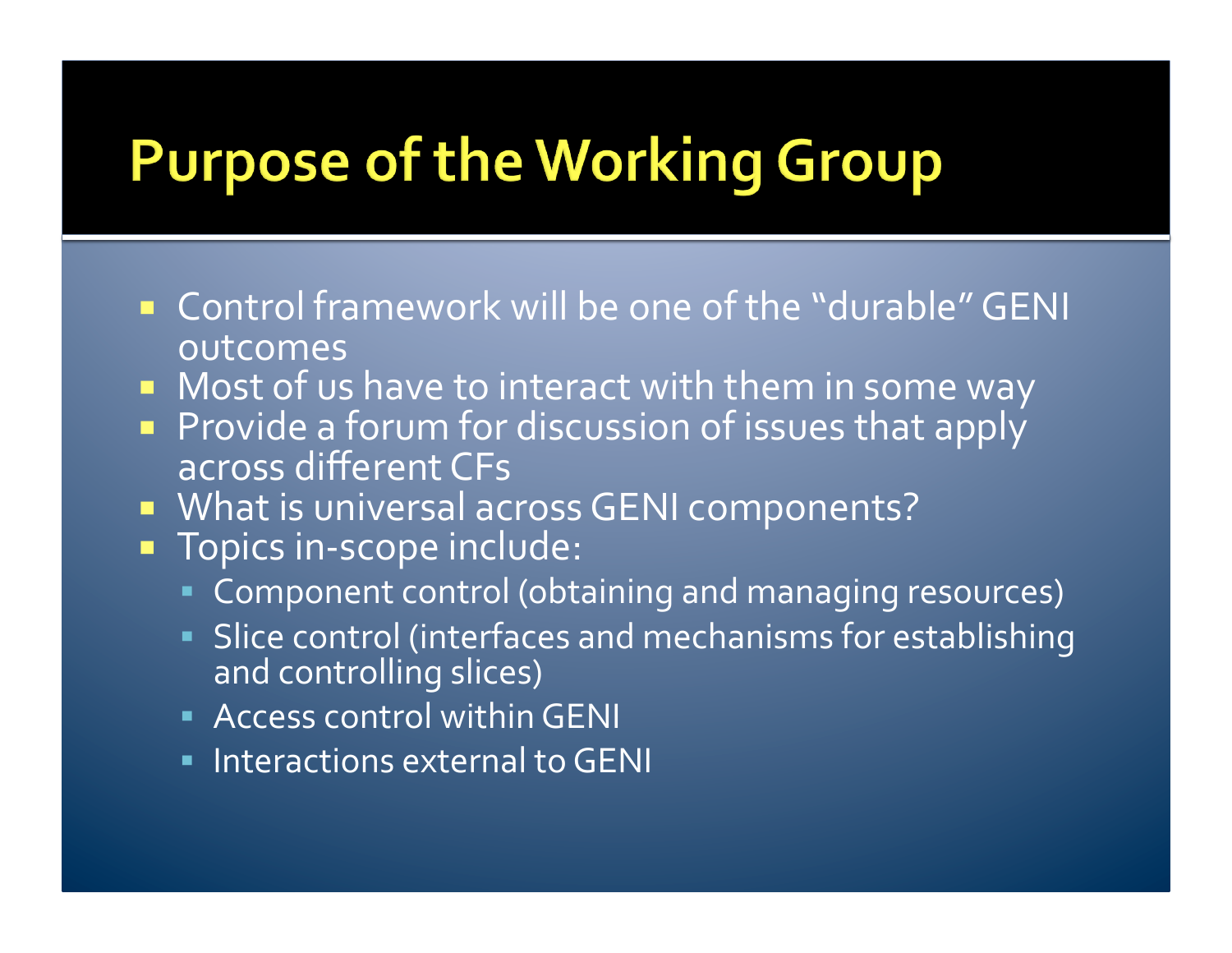# **Spiral 2 Working Group Plans**

- **Najor goal: Define the Aggregate API** 
	- Requirements to function calls to resource representation
- Parallel
approaches
	- **Converge APIs of two Control Frameworks** 
		- **PlanetLab and ProtoGENI both started with "SFA"**
		- Reconcile
		naming,
		credentials,
		host
		and
		network
		RSpecs
		- **E** Output: API with matching implementations
	- Define
	missing
	elements
	elements
	needed
	for
	more general
	API
	(next‐gen
	API)
		- **Framework for policies, scheduling, more general resource** representation
		- **Output: API**